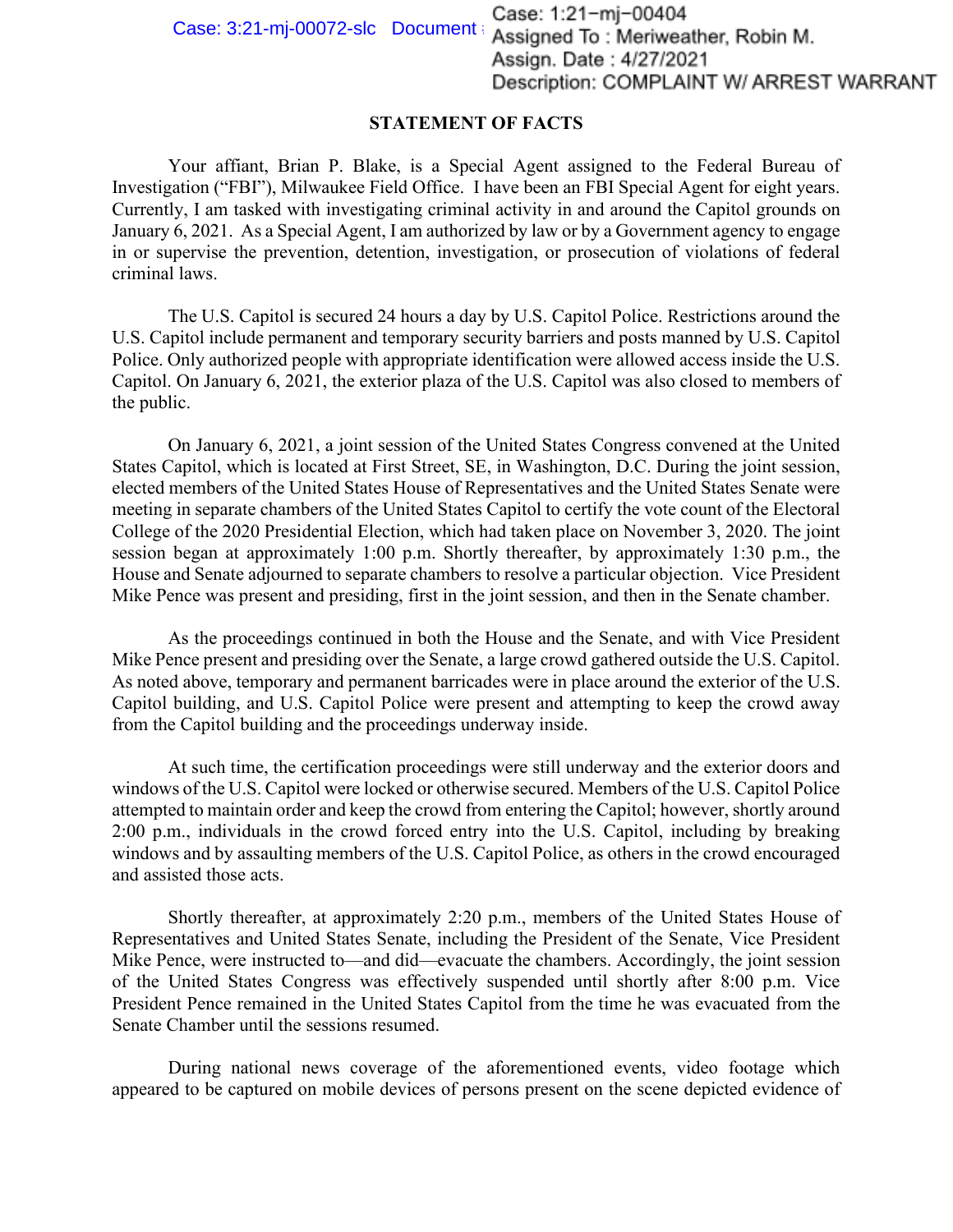violations of local and federal law, including scores of individuals inside the U.S. Capitol building without authority to be there.

On January 7, 2021, an anonymous tipster submitted an online tip to the FBI that BRANDON NELSON ("NELSON") was inside the Capitol on January 6, 2021. On January 18, 2021, FBI special agents interviewed NELSON, who admitted he traveled with his friend ABRAM MARKOFSKI ("MARKOFSKI") by vehicle from the Madison, Wisconsin, area to Washington, D.C., on January 5, 2021, and arrived in Washington on the morning of January 6, 2021, so they could attend a political rally by former president Donald Trump.

NELSON said that after arriving in Washington on the morning of January 6, 2021, he and MARKOFSKI first went to the Washington Monument, then to the White House to listen to Trump speak. From there, they went to the Capitol. The two walked up the stairs of the Capitol, near some scaffolding, and entered the Capitol. NELSON said the police were guiding some people in.

NELSON stated he and MARKOFSKI entered a room inside the Capitol with a dome-like ceiling. They were in there for approximately 20 minutes, then followed the crowd into another room. Altogether, NELSON admitted they were in the Capitol for approximately 40 minutes. During his interview, NELSON stated he wore a gray coat, black corduroys, and a red "Make America Great Again" baseball hat inside the Capitol. He further stated that MARKOFSKI wore a grey and white Northface coat, blue jeans, and a red USA baseball hat when they entered and while inside the Capitol.

Following the interview with NELSON, FBI special agents interviewed MARKOFSKI. He also admitted to entering the Capitol on January 6, 2021, with NELSON. MARKOFSKI's account differed from NELSON's in that MARKOFSKI did not characterize police officers as guiding them into the building; rather, he said a police officer inside the Capitol told them, "I can't make you guys leave. However, for your safety, you should leave." MARKOFSKI said that after leaving the Capitol, they drove back to Wisconsin. During his interview, MARKOFSKI said he wore a black windbreaker-style jacket and blue jeans inside the Capitol.

FBI reviewed surveillance video and photos and at least one open-source media photo that appear to depict both NELSON and MARKOFSKI in the Capitol on January 6, 2021. In one such image, NELSON, circled on the left, and MARKOFSKI, circled on the right, appear standing close to each other inside the building: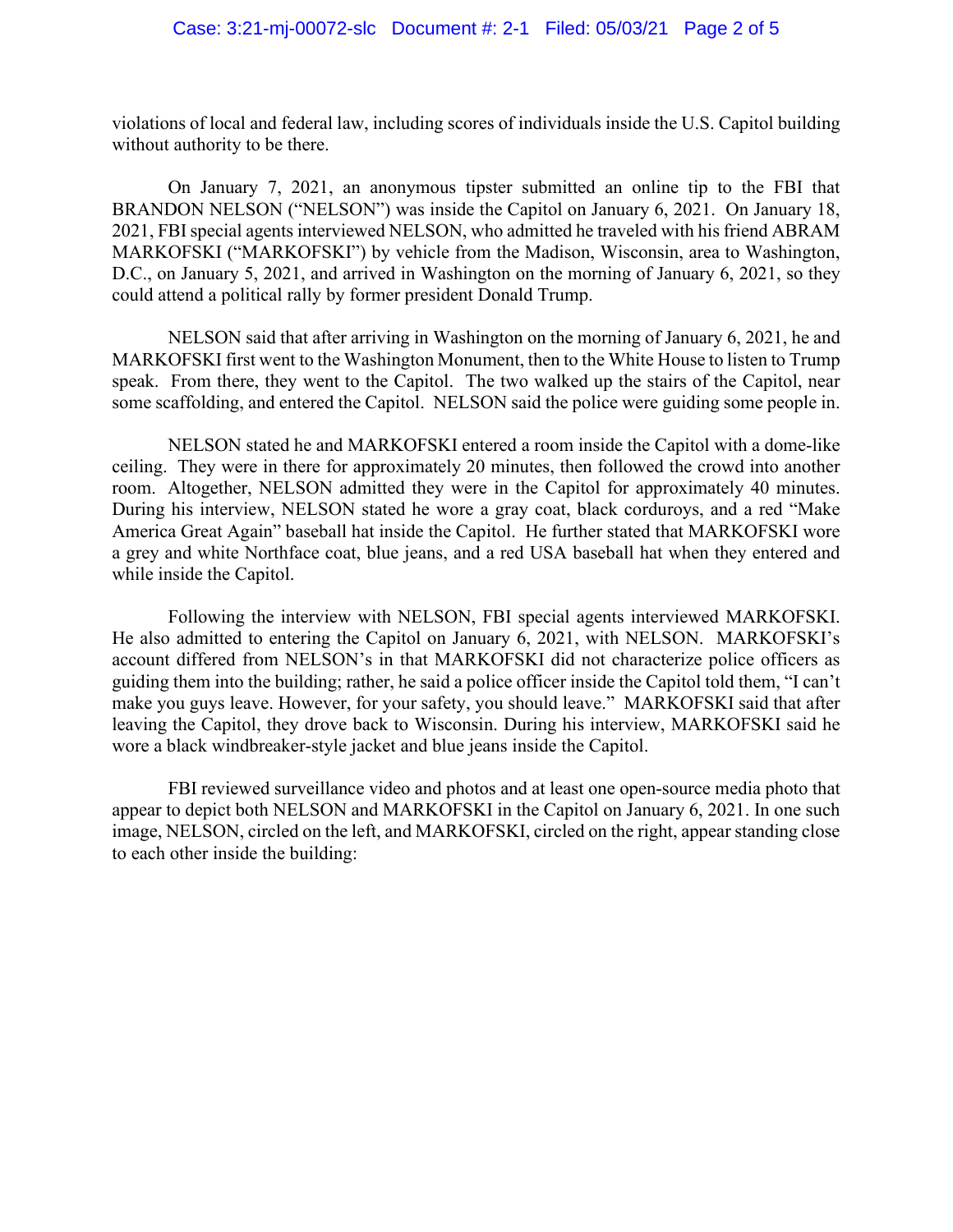

Your affiant has located other images of NELSON that appear to have been taken inside the Capitol, including these:



The jacket pictured in these photos and the photo where NELSON is standing close to MARKOFSKI is consistent with the jacket NELSON identified as the one he wore when he entered and while inside the Capitol. Additionally, your affiant has reviewed NELSON's Wisconsin state-issued driver's-license photo, and the individual in that photograph is consistent with the individual captured in the two images, above.

FBI determined that the individual who provided the initial tip is acquainted with NELSON. The tipster was shown both the driver's-license photo of NELSON and one photo in which FBI identified NELSON inside the Capitol. The tipster identified NELSON from his driver's-license photo with 100% certainty, and identified the person in one of the photos from inside the Capitol as NELSON with 75% certainty. FBI also interviewed other individuals well acquainted with NELSON. They also identified NELSON with 100% certainty in his driver's-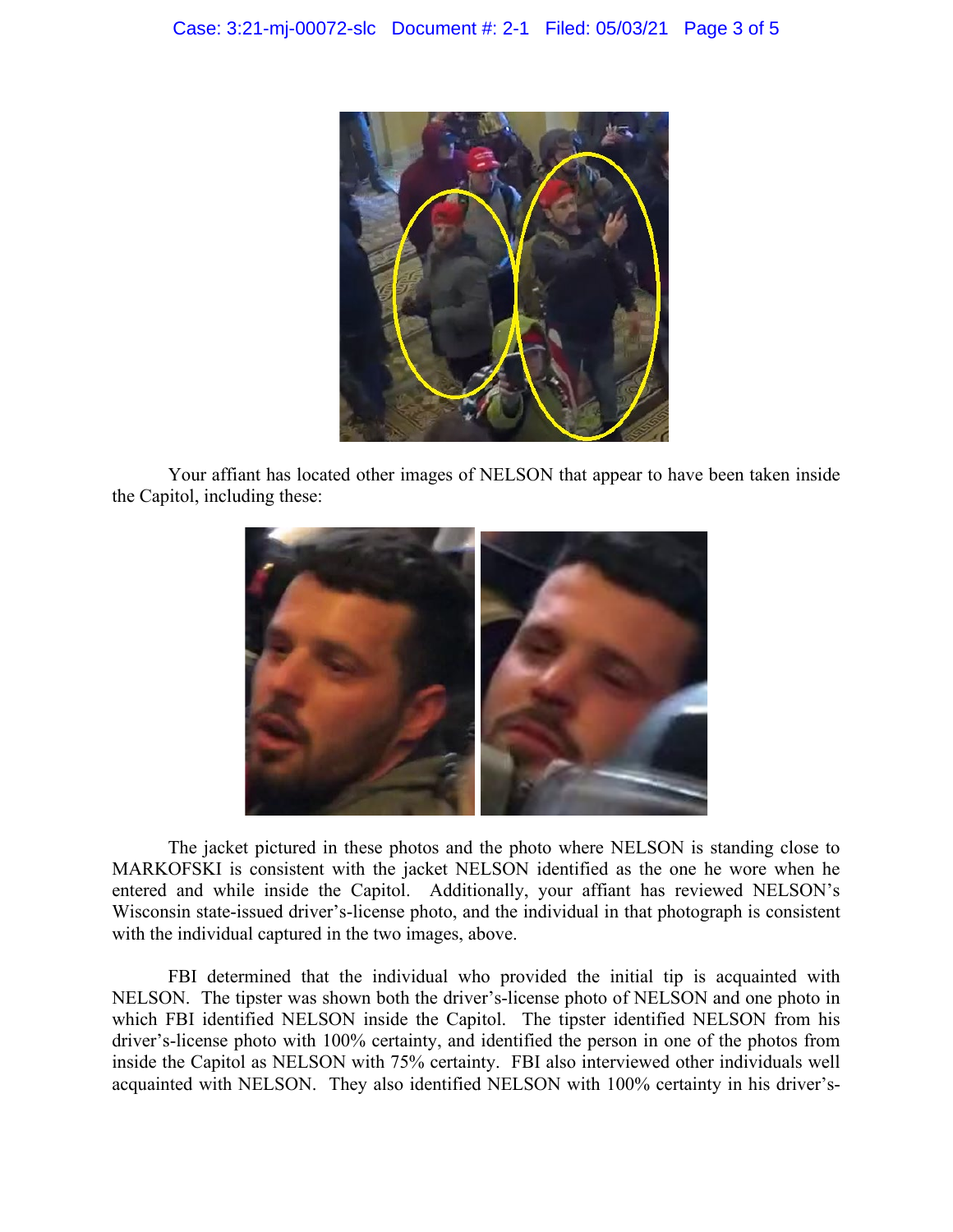## Case: 3:21-mj-00072-slc Document #: 2-1 Filed: 05/03/21 Page 4 of 5

license photo, but were uncertain that the person in the photos from inside the Capitol was NELSON.

Your affiant also identified other images of MARKOFSKI taken inside the Capitol, below. MARKOFSKI, is seen wearing a red ballcap, consistent with how NELSON described MARKOFSKI's attire inside the Capitol:



According to records obtained through a search warrant served on Google, a mobile device associated with an email address tied to a phone number MARKOFSKI is known to use was present at the U.S. Capitol on January 6, 2021. Google estimates device location using sources including GPS data and information about nearby Wi-Fi access points and Bluetooth beacons. This location data varies in its accuracy, depending on the source(s) of the data. As a result, Google assigns a "maps display radius" for each location data point. Thus, where Google estimates that its location data is accurate to within 10 meters, Google assigns a "maps display radius" of 10 meters to the location data point. Finally, Google reports that its "maps display radius" reflects the actual location of the covered device approximately 68% of the time.

In this case, Google records showed that the mobile device associated with MARKOFSKI's email account was present in areas that are at least partially within the U.S. Capitol Building between approximately 2:15 p.m. and 3:41 p.m. on January 6, 2021. In addition, the locations include areas within the U.S. Capitol Grounds which were restricted on January 6, 2021. The areas inside the Capitol where MARKOFSKI and NELSON were depicted in the images, above, are consistent with some of the areas where the Google records indicate the mobile device associated with MARKOFSKI was located between 2:15 p.m. and 3:41 p.m. on January 6, 2021.

Based on the foregoing, your affiant submits that there is probable cause to believe that NELSON and MARKOFSKI violated 18 U.S.C. § 1752(a)(1) and (2), which makes it a crime to (1) knowingly enter or remain in any restricted building or grounds without lawful authority to do; and (2) knowingly, and with intent to impede or disrupt the orderly conduct of Government business or official functions, engage in disorderly or disruptive conduct in, or within such proximity to, any restricted building or grounds when, or so that, such conduct, in fact, impedes or